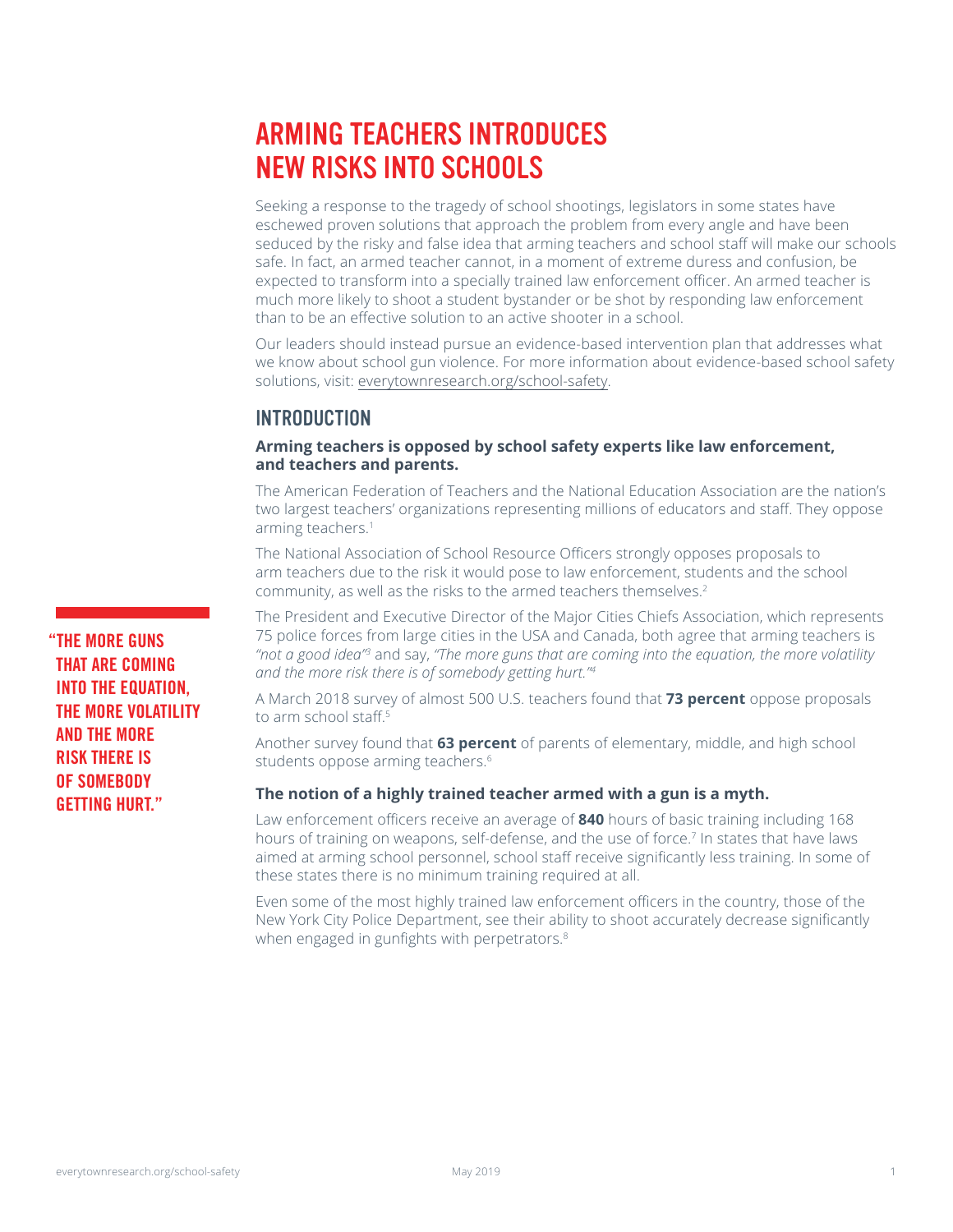# KEY FINDINGS

# **Students will access teachers' guns.**

Research strongly supports the idea that children will access guns when guns are present.

**•** One study showed that the majority of children are aware of where their parents store their guns. In fact, more than one third of those children reported handling their parents' guns, many doing so without the knowledge of their parents.<sup>9</sup> Nearly a quarter of parents did not know that their children had handled the gun in their house.<sup>10</sup>

There have been numerous incidents where guns carried into schools were misplaced — guns left in bathrooms,<sup>11</sup> locker rooms,<sup>12</sup> sporting events,<sup>13</sup> even an incident where a gun fell out while a teacher did a backflip.<sup>14</sup>

There are also multiple incidents where guns were stolen from teachers by students, or cases where guns were misplaced and later found in the hands of students.<sup>15</sup>

#### **The risk of shootings increases.**

#### Access to a firearm, irrespective of age, **triples the risk of death by suicide** and **doubles the risk of death by homicide.16**

There have been several incidents of guns intentionally or unintentionally discharged on school grounds by school staff. This includes both intentional and unintentional shootings such as:

- A janitor who killed two of his colleagues at a performing arts school in Florida.<sup>17</sup>
- **•** A Spanish teacher who was fired and then returned to school with an AK-47 in a guitar case that he used to kill the school headmaster and then himself.<sup>18</sup>
- Firearm suicides by faculty or staff at schools.<sup>19</sup>
- **•** Unintentional incidents, by both school resource officers in schools and teachers who accidentally discharged their firearms.20

## **Arming teachers introduces new liability risks.**

When several districts in Kansas sought to arm teachers, the insurance companies informed them that they would not insure such a dangerous practice.<sup>21</sup>

School policies may expose teachers to criminal liability in the event policies are not consistent with state law. It is also unlikely that insurance companies would indemnify schools from monetary claims in these cases.

State immunity laws cannot exempt schools from all legal liability, particularly federal civil rights liability.

**THERE HAVE BEEN NUMEROUS INCIDENTS WHERE GUNS CARRIED INTO SCHOOLS WERE MISPLACED — GUNS LEFT IN BATHROOMS, LOCKER ROOMS, SPORTING EVENTS, EVEN AN INCIDENT WHERE A GUN FELL OUT WHILE A TEACHER DID A BACKFLIP.**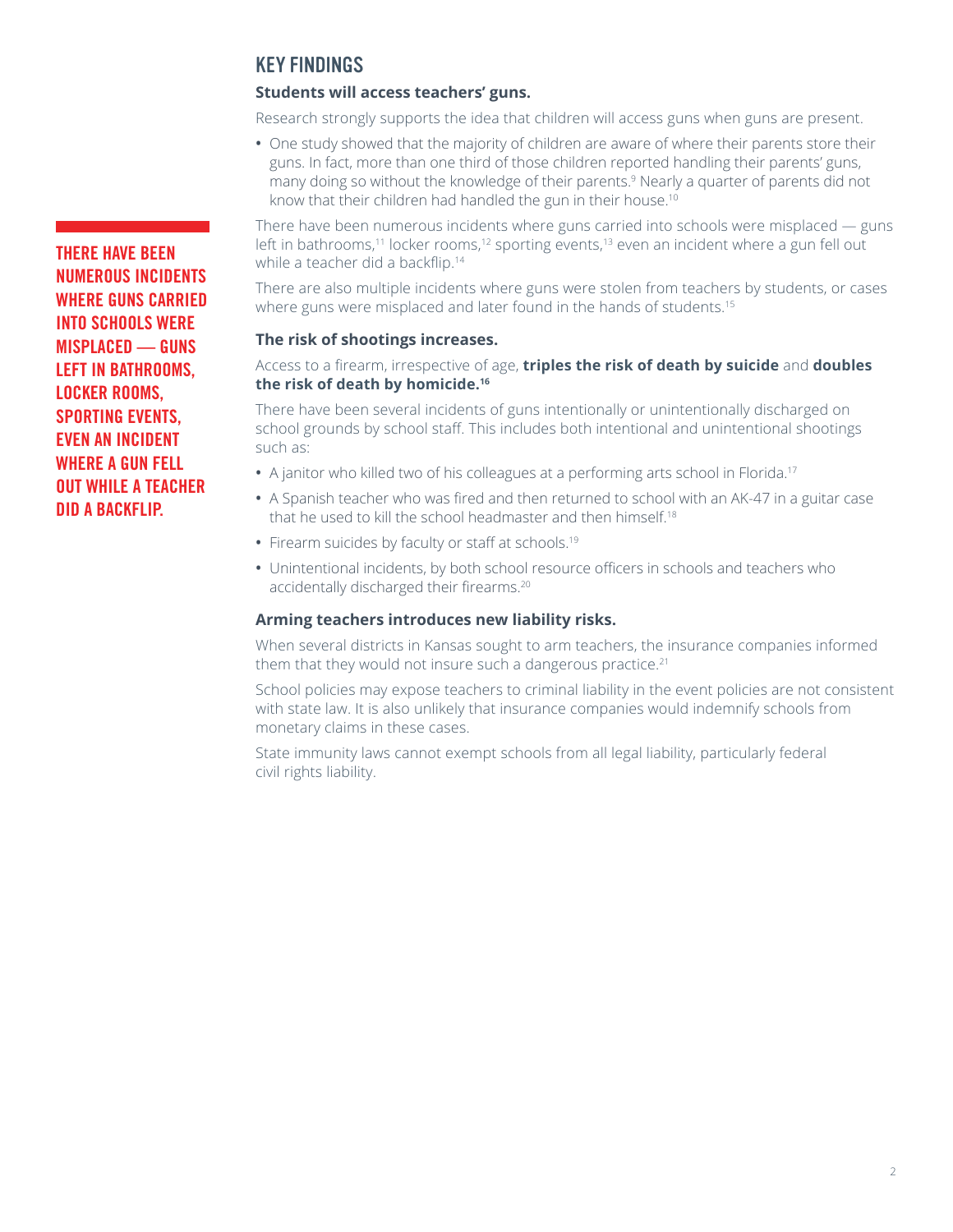# RECOMMENDATIONS

#### **The best way to protect American schools from mass shootings and gun violence is to adopt an evidence-based intervention plan like the one proposed by Everytown, The American Federation of Teachers, and The National Education Association.**

Using what we know about school gun violence, our organizations have put together a plan that focuses on intervening before violence occurs. The first part of this plan focuses on preventing shooters from getting their hands on guns by enacting sensible laws including:

#### **1. Extreme Risk laws**

Laws that empower family and law enforcement to petition a judge to temporarily prevent a person from having access to guns when they pose a serious risk to themselves or others. These laws empower family members and law enforcement to act on warning signs of violence, which most active shooters exhibit before shootings at school.

#### **2. Responsible firearm storage laws**

Laws that require that people store firearms responsibly when they are not in their possession in order to prevent unauthorized access. These laws, along with building public awareness of responsible storage, can address the most common source of guns used in school gun violence.

#### **3. Raising the age to purchase semiautomatic firearms to 21**

These laws raise the age to purchase all semiautomatic firearms to 21, to match the age to purchase a handgun from a licensed gun dealer. Most active shooters at schools are school-aged. These laws can prevent minors from easily obtaining guns.

# **4. Requiring background checks on all gun sales**

Under current federal law, background checks are only required for sales from licensed gun dealers, but not for sales between unlicensed individuals. This gap enables people exhibiting warning signs, minors, and people with dangerous histories to evade gun laws and get their hands on guns at gun shows or from strangers they meet online. Requiring a background check on all gun sales is the foundation of any comprehensive gun violence prevention strategy.

#### **The second part of the plan focuses on evidence-based and expert-endorsed actions that schools can take to intervene and address warning signs of violence and to keep shooters out of schools. Schools can do this by:**

#### **1. Establishing threat assessment programs**

Threat assessment programs are school programs to identify and manage potential threats of violence. These programs allow schools to understand and intervene when a student is a risk to themselves or others.

# **2. Implementing basic security upgrades**

Basic security measures that prevent unauthorized access to school buildings, grounds, and classrooms, including access control measures and interior door locks, can intervene to prevent access to a school and give law enforcement time to respond.

#### **3. Planning in advance for emergencies**

Effective emergency planning, which facilitates communication, can empower staff to immediately lock out schools and allow law enforcement to respond quickly.

#### **4. Establishing safe and equitable schools**

Schools should review school discipline practices, establish community schools, ensure threat assessment programs are not having a disproportionate impact on communities of color, and promote effective partnerships between students and adults in order to keep schools safe.